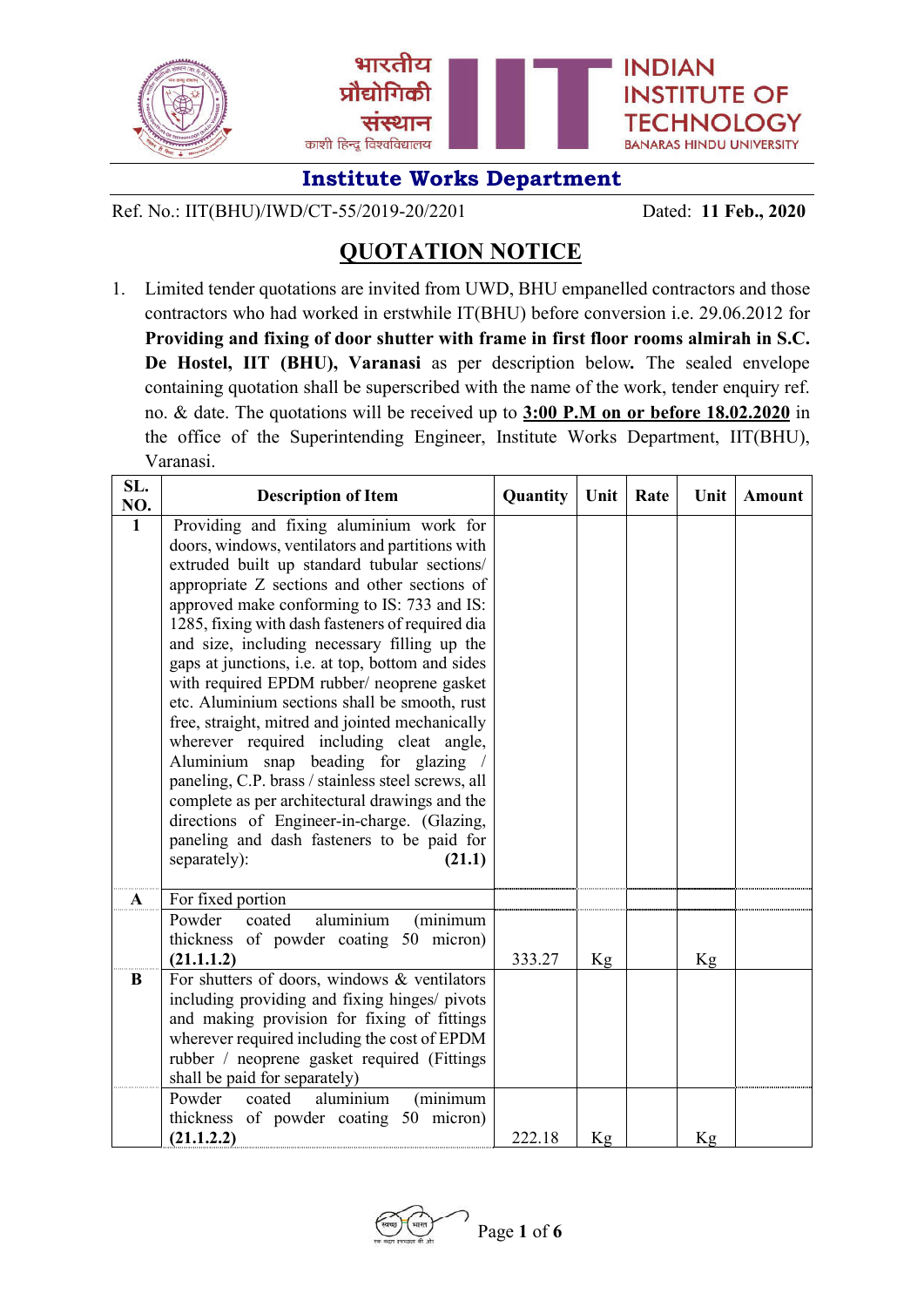



| $\boldsymbol{2}$ | Providing<br>and fixing 12<br>thick<br>$\rm mm$                            |         |            |                   |  |
|------------------|----------------------------------------------------------------------------|---------|------------|-------------------|--|
|                  | prelaminated particle board flat pressed three                             |         |            |                   |  |
|                  | graded wood particle<br>layer or<br>board                                  |         |            |                   |  |
|                  | conforming to IS: 12823 Grade 1 Type II, in                                |         |            |                   |  |
|                  | panelling fixed in aluminum doors, windows                                 |         |            |                   |  |
|                  | shutters and partition frames with C.P. brass /                            |         |            |                   |  |
|                  | stainless steel screws etc. complete as per                                |         |            |                   |  |
|                  | architectural drawings and directions of                                   |         |            |                   |  |
|                  | Engineer-in-charge.:                                                       |         |            |                   |  |
|                  | Pre-laminated particle board with decorative                               |         |            |                   |  |
|                  | lamination on both sides(21.2.2)                                           | 68.00   | Sqm        | Sqm               |  |
| $\mathbf{3}$     | Providing wood work in frames of doors,                                    |         |            |                   |  |
|                  | windows, clerestory windows and other                                      |         |            |                   |  |
|                  | frames, wrought framed and fixed in position                               |         |            |                   |  |
|                  | with hold fast lugs or with dash fasteners of                              |         |            |                   |  |
|                  | required dia & length (hold fast lugs or dash                              |         |            |                   |  |
|                  | fastener shall be paid for separately).                                    |         |            |                   |  |
|                  | Sal wood (9.1.2)                                                           | 0.28    | Cum        | Cum               |  |
| 4                | Providing and fixing aluminium handles, ISI                                |         |            |                   |  |
|                  | marked, anodised (anodic coating not less than                             |         |            |                   |  |
|                  | grade AC 10 as per IS : 1868) transparent or                               |         |            |                   |  |
|                  | dyed to required colour or shade, with<br>necessary screws etc. complete : |         |            |                   |  |
|                  | $125$ mm $(9.100.1)$                                                       | 56.00   | <b>Nos</b> | Each              |  |
| 5                | Providing and fixing aluminium tower bolts,                                |         |            |                   |  |
|                  | ISI marked, anodised (anodic coating not less                              |         |            |                   |  |
|                  | than grade AC 10 as per IS : 1868 ) transparent                            |         |            |                   |  |
|                  | or dyed to required colour or shade, with                                  |         |            |                   |  |
|                  | necessary screws etc. complete :                                           |         |            |                   |  |
|                  | $250x10$ mm $(9.97.2)$                                                     | 112.00  | <b>Nos</b> | Each              |  |
| 6                | Providing and fixing aluminium sliding door                                |         |            |                   |  |
|                  | bolts, ISI marked anodised anodic coating not                              |         |            |                   |  |
|                  | less than grade AC 10 as per IS : 1868),                                   |         |            |                   |  |
|                  | transparent or dyed to required colour or                                  |         |            |                   |  |
|                  | shade, with nuts and screws etc. complete :                                |         |            |                   |  |
|                  | $250x16$ mm $(9.96.2)$                                                     | 56.00   | <b>Nos</b> | Each              |  |
| $\overline{7}$   | 12 mm cement plaster of mix :                                              |         |            |                   |  |
|                  | 1:6 (1 cement: 6 coarse sand) (13.4.2)                                     | 3.00    | Sqm        | Sqm               |  |
| 8                | bound washable<br>Distempering with oil                                    |         |            |                   |  |
|                  | distemper of approved brand and manufacture                                |         |            |                   |  |
|                  | to give an even shade                                                      |         |            |                   |  |
|                  | Old work (one or more coats) (14.45.1)                                     | 1397.00 | Sqm        | Sqm               |  |
| 9                | Distempering with oil bound washable                                       |         |            |                   |  |
|                  | distemper of approved brand and manufacture                                |         |            |                   |  |
|                  | to give an even shade :                                                    |         |            |                   |  |
|                  | New work (two or more coats) over and                                      |         |            |                   |  |
|                  | including water thinnable priming coat with                                |         |            |                   |  |
|                  | cement primer (13.41.1)                                                    | 442.00  | Sqm        | Sqm               |  |
|                  |                                                                            |         |            | <b>TOTAL(Rs.)</b> |  |

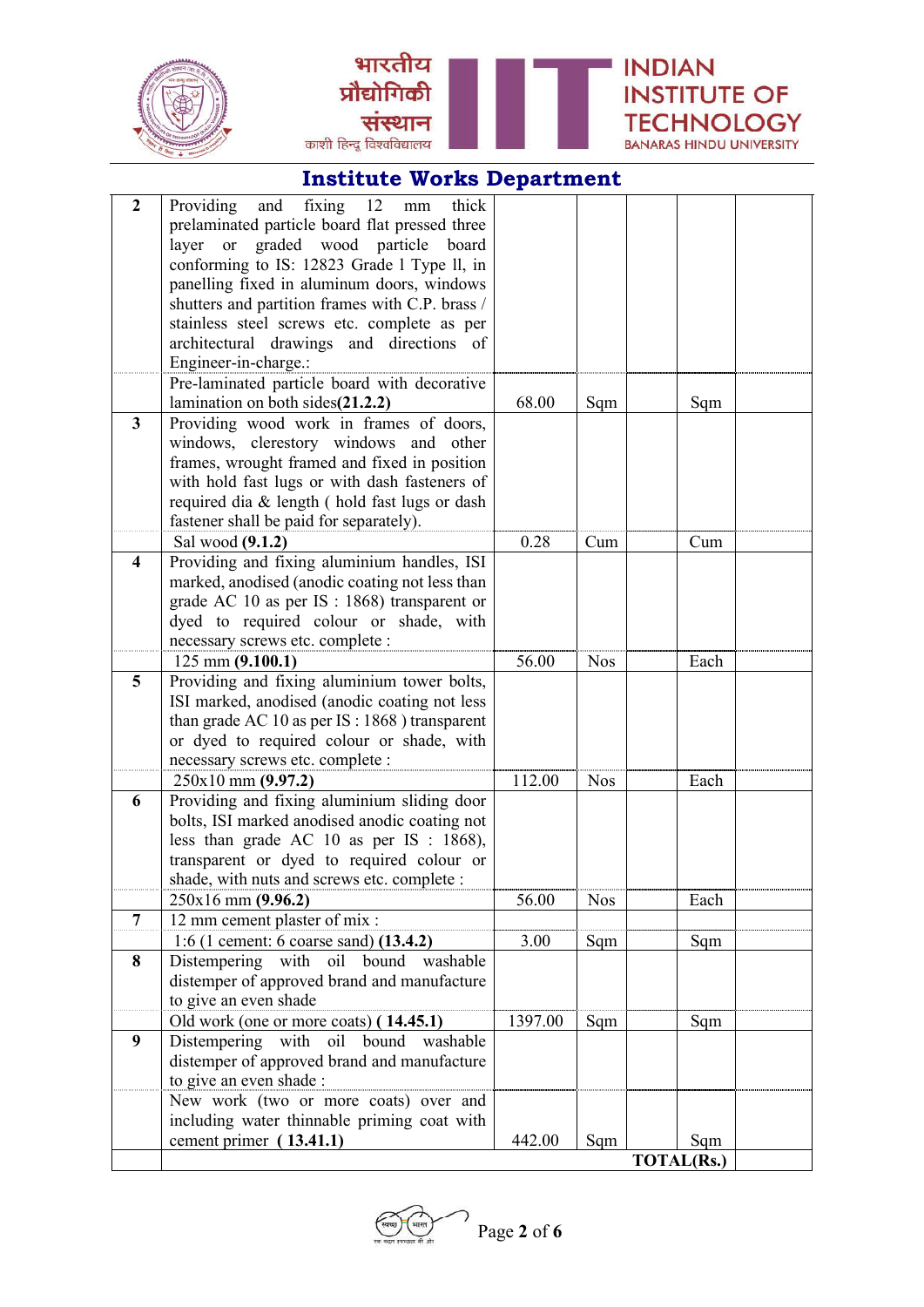

- 2. The bidders should submit self certified order copies of similar type of construction works executed during last three financial years alongwith self certified copies of satisfactory work completion certificates.
- 3. Those bidders who have already executed similar type of works in IWD, IIT(BHU) need not submit satisfactory work completion certificates. They should submit only the self certified copies of earlier work orders.
- 4. The amount of similar work order executed during preceding last three financial years should be at least:
- (i) 1 order of 80% of estimated cost of this work.

(ii) 2 order of 60% of estimated cost of this work.

- (iii) 3 order of 40% of estimated cost of this work.
- 5. (a) Intending bidder should have average annual financial turnover of at least 30% of the estimated cost of this works during preceding last three financial years. **Self-certified photocopies of certificate from CA to be submitted with bid.**

(b) Should not have incurred any loss in more than three years during the preceding three financial years ending 31st March, 2019. **Self-Certified photocopy of certificate from CA to be submitted alongwith last three years Profit & Loss Account to be submitted with bid.**

(c) Should have a solvency certificate of **40%** of the estimated cost issued by Bank during the last six months. **Certified copy of original solvency certificate to be submitted with bid.**

- 6. Any bid submitted without the above-mentioned documents in support of criteria laid down from Sl. No. 2 to 5 above shall be treated as unresponsive and may not be considered for further evaluation by the tender opening committee.
- 7. The quotation forms complete in all aspects along with all required documents should be submitted in sealed envelope along with **tender fee of Rs. 500.00 + Rs. 90.00 (GST @ 18%) = Rs. 590.00** in the form of demand draft drawn in favour of the Registrar, IIT (BHU), payable at Varanasi.
- 8. The estimated cost of this work is **Rs. 4,21,661.43**. The **Earnest Money Deposit** of **Rs. 10,600.00** shall be submitted in the form of FDR or DD in favour of the Registrar,



OR

OR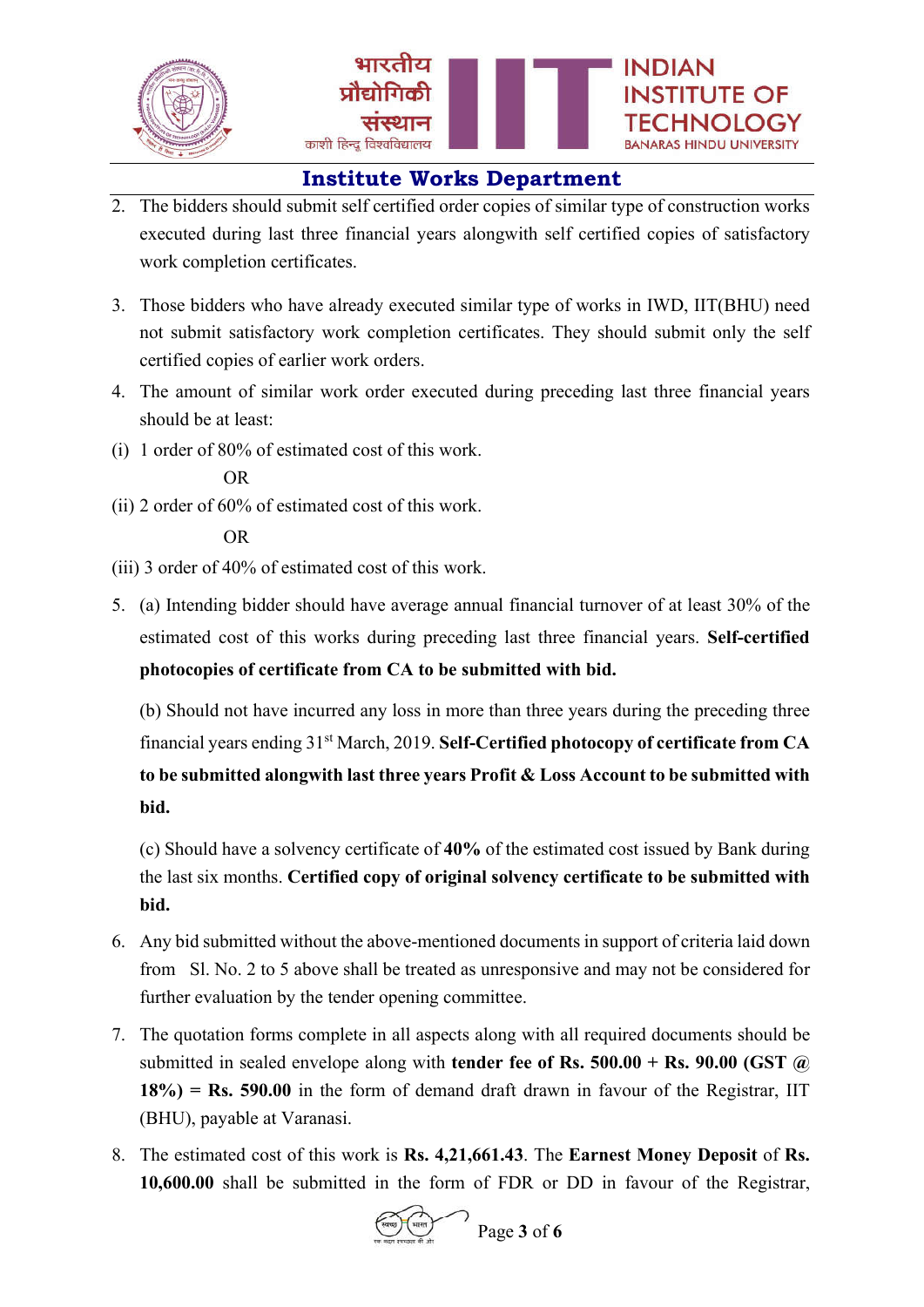

IIT(BHU), payable at Varanasi. The **EMD** of successful bidder will be retained until the completion of work and shall be returned after the payment of final bill & deduction of security deposit. The EMD of unsuccessful bidders shall be returned after the final award of work.

- 9. In case of tie between two or more bidders at L-1 price, all L-1 bidders shall be asked to resubmit their bids in sealed envelope with the objective to break the tie to obtained a single L-1 bidder.
- 10. The works will be executed on Agreement/work order basis.
- 11. Institute reserves the right to reject any quotation or all quotation without prejudice, prior notice, or any explanation/justification.
- 12. If a quotation is submitted without mentioning explicit rate of each item, quotation will not be considered for further processing.
- 13. Quotation(s), if not duly signed by the contractor or his legally authorized partner, if any, will be considered invalid.
- 14. **Security deposit @ 5%** shall be deducted from each bill. The security deposit of 5% deducted from all the bills will be refunded after completion of the defect liability period, i.e., 6 months from the date of payment of final bill and confirmation of no defect from IWD engineering wing. The date of work completion will be counted as the date of payment of final bill.
- 15. 1% water tax will be deducted from each bill, wherever applicable.
- 16. Electricity charge will be deducted as per the actual consumption.
- 17. 2% Income Tax and other applicable taxes such as GST etc. shall be deducted as per applicable Govt. rules.
- 18. **Amount and quantity variation**: Quantity may vary as per actual work execution/site requirement/end user suggested changes during execution but the final bill value shall not exceed more than 5% of order value.
- 19. **Work completion period**: Within **30 days** from the issue of the work order/date of agreement. A period of 03 days will be added to the allocated period for the completion of this work.

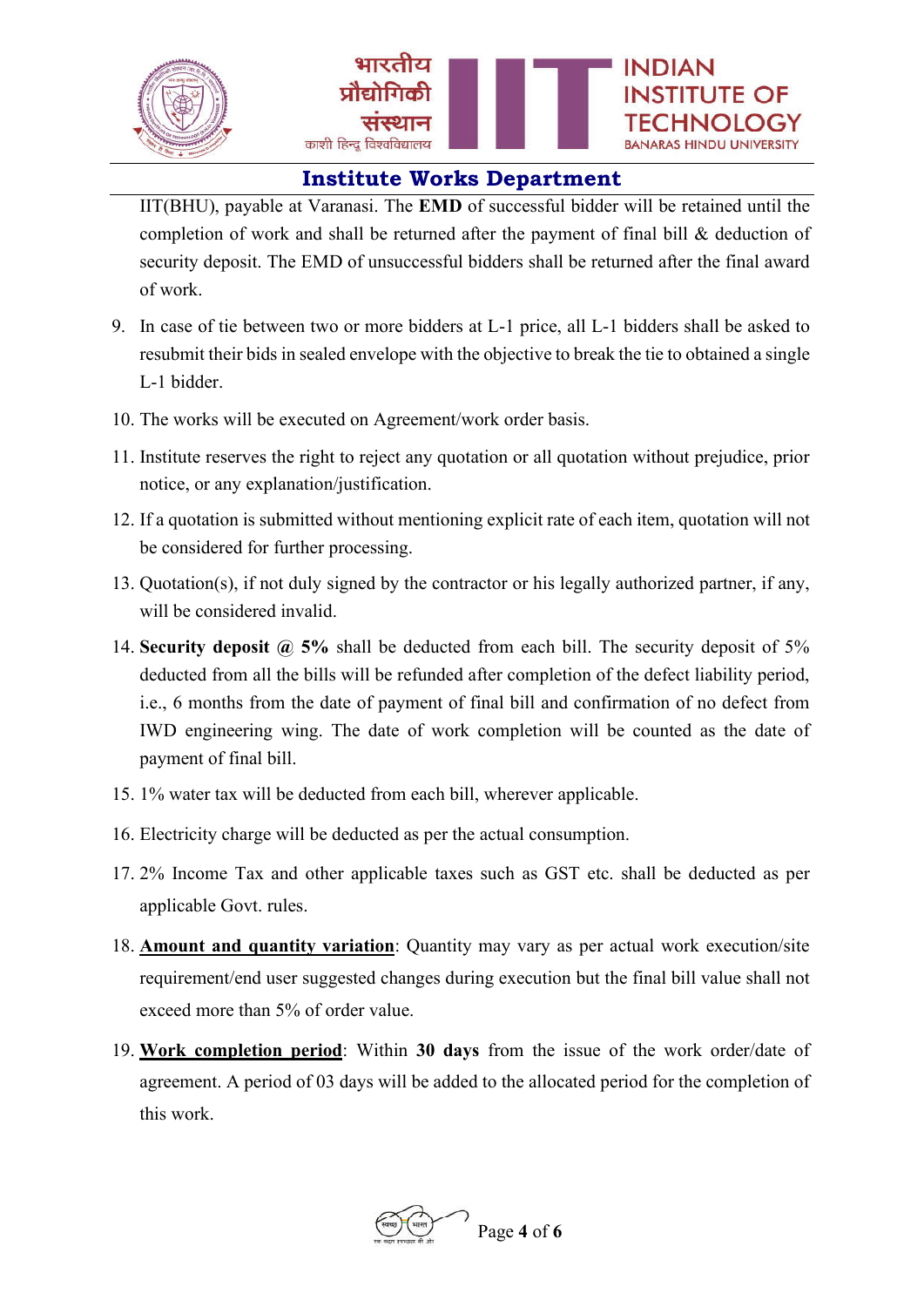

- 20. **Late work completion penalty**: If work is not completed within the given time, penalty will be deducted as per institute norms. **It will be implemented in verbatim with no excuse to be entertained for whatsoever be the reason.**
- 21. Any damage caused to the building shall have to be made good by contractor at no extra cost & without any delay.
- 22. Site must be cleared, and made neat and clean. Any waste material resulted out of the work execution must be disposed of to the specified location identified by the Assistant Engineer, IWD. If not, 1% extra charges shall be deducted from the bill to dispose of the malba.
- 23. Duly completed tender document alongwith Quotation form, tender fee & E.M.D. should be sealed in one envelope, which is superscribed with Name of work, Tender Reference No. & date submitted on or before the last date & time as mentioned at S. No. 1 above.
- 24. The empty containers of paint/adhesive/chemicals etc. used in the work are to be returned to the custody of Assistant Engineer, IWD.
- 25. The bids submitted after the last date  $&$  time will not be considered for opening. The bids received within the last date & time will be opened **on 18.02.2020 at 4:00 P.M.** in the office of Institute Works Department, IIT(BHU), Varanasi.

**Sd-Superintending Engineer** IWD, IIT(BHU), Varanasi